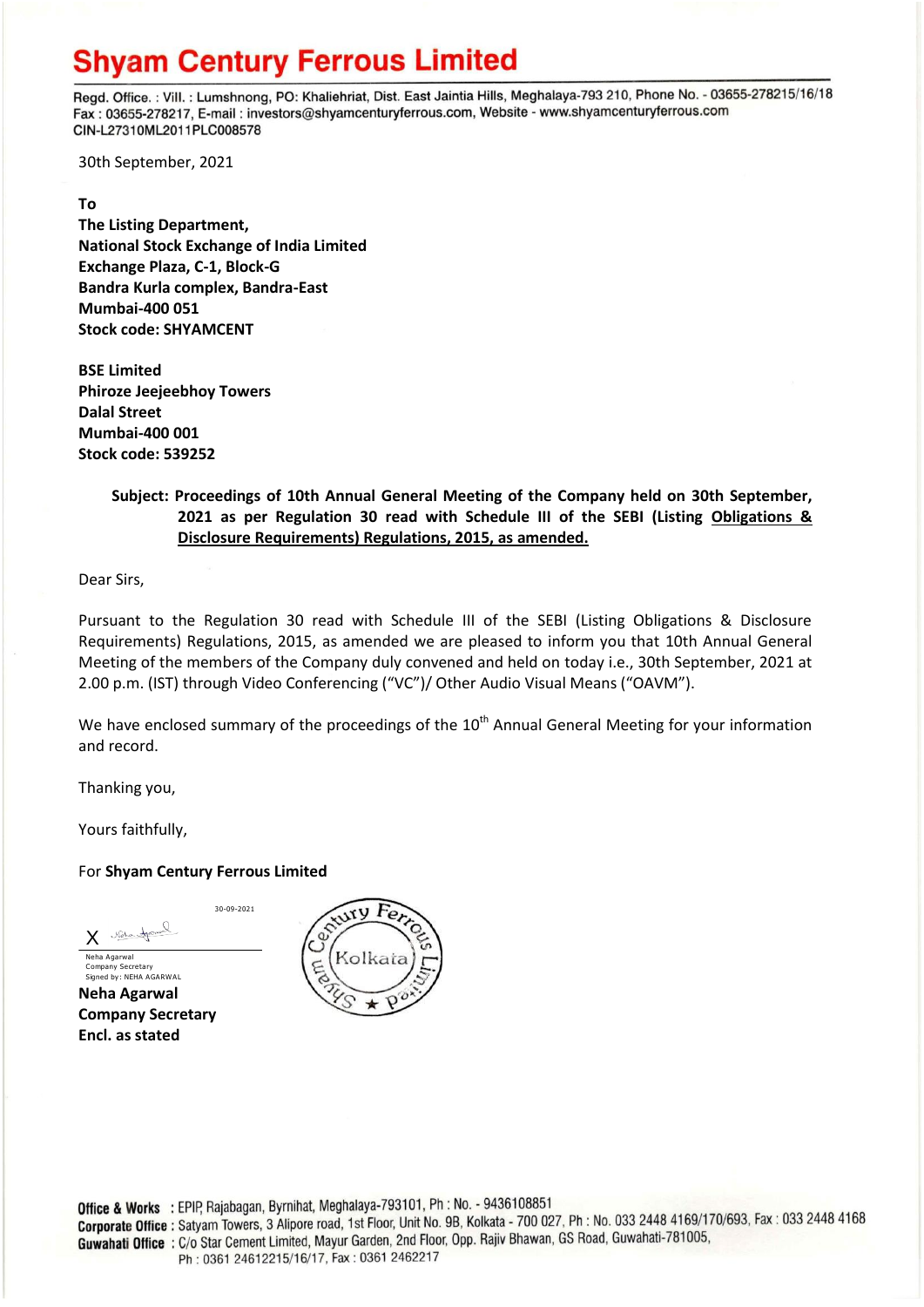# **Shyam Century Ferrous Limited**

Regd. Office.: Vill.: Lumshnong, PO: Khaliehriat, Dist. East Jaintia Hills, Meghalaya-793 210, Phone No. - 03655-278215/16/18 Fax: 03655-278217, E-mail: investors@shyamcenturyferrous.com, Website - www.shyamcenturyferrous.com CIN-L27310ML2011PLC008578

#### **Summary of the Proceedings of the 10th Annual General Meeting**

The 10th Annual General Meeting ('AGM') of the Members of Shyam Century Ferrous Limited was held on Thursday, 30th September, 2021 through Video Conferencing / Other Audio Visual Means in conformity with the regulatory provisions and Circulars issued by the Ministry of Corporate Affairs, Government of India and the Securities and Exchange Board of India. The Meeting commenced at 2.00 p.m. (IST).

- Ms Neha Agarwal, Company Secretary, made a welcome address to the Members attending the AGM and briefed about the necessity for holding virtual AGM. General guidelines to be followed during the Meeting and e-voting facility provided during the meeting was also informed to the members.
- With the permission of the Directors present, Mr. Sajjan Bhajanka, Director of the Company chaired the Meeting. The requisite quorum being present, Meeting was called to order.
- The Chairman introduced the Directors & Key Managerial Personnel who have joined the Meeting. All the directors including the respective Chairpersons of the Audit Committee, Stakeholders Relationship Committee and Nomination and Remuneration Committee etc., were present at the AGM. Representatives of the Statutory Auditors and Secretarial Auditors of the Company were also present at the Meeting through video conference from their respective locations.
- The Chairman informed the Members that the Registers and Documents, as statutorily required to be made available at the AGM, were available for inspection during the Meeting.
- The Chairman then delivered his address to the Shareholders covering the highlights of overall situation prevailing in the country and on the performance and progress of the Company made during the year 2020-21.
- With the approval of the shareholders' present, the notice and the Board's Report were taken as read. The Company Secretary thereafter informed the Members that the Statutory Auditors' Report does not contain any qualifications, observations or comments on financial transactions or other matters, which have any adverse effect on the functioning of the company. The Secretarial Auditors have also not made any adverse qualification or observation in their report. Hence, the Auditors' Report on the Financial Statement and the Secretarial Audit Report were not required to be read.
- The Company had provided remote e-voting facility and facility to vote during the AGM to the members. The Company had engaged the services of National Securities Depository Limited (NSDL) to provide facility of e-voting to all Members of the Company as on 23rd September, 2021. The remote e-voting was opened on 9.00 a.m. on Sunday, 26th September, 2021 and closed at 5.00 p.m. on Wednesday, 29th September, 2021.
- The facility for voting at the Meeting through e-Voting System was made available to Members who had not cast their vote by remote e-Voting prior to the Meeting and were attending the Meeting.
- The Company had appointed Md. Shahnawaz, Company Secretary in Practice, as the Scrutinizer for the purpose of scrutinizing the remote e-voting and e-voting during the meeting.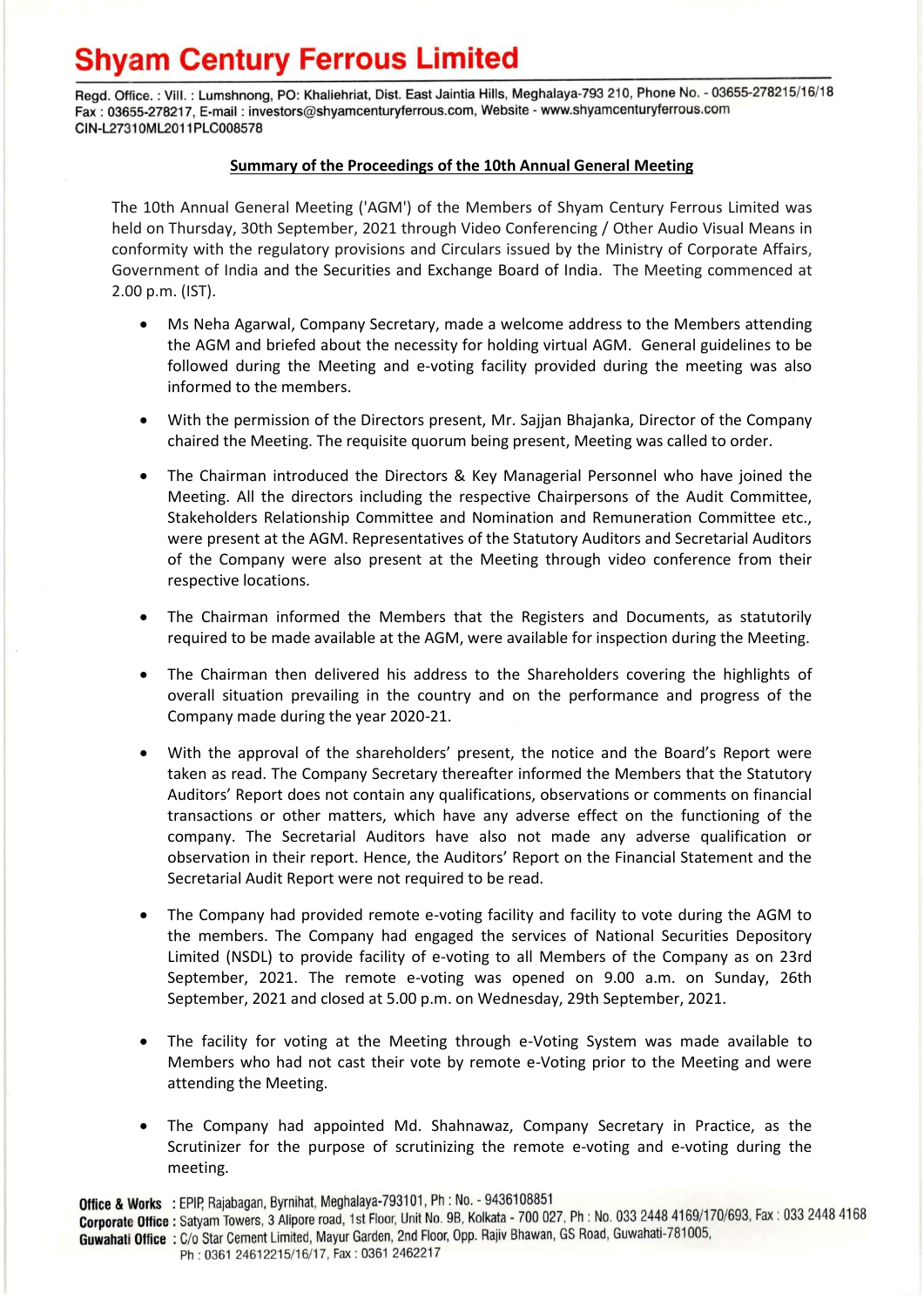# **Shyam Century Ferrous Limited**

Regd. Office.: Vill.: Lumshnong, PO: Khaliehriat, Dist. East Jaintia Hills, Meghalaya-793 210, Phone No. - 03655-278215/16/18 Fax: 03655-278217, E-mail: investors@shyamcenturyferrous.com, Website - www.shyamcenturyferrous.com CIN-L27310ML2011PLC008578

 After the following resolutions were duly tabled at the Meeting, Members who had registered themselves as Speakers and were attending the Meeting through VC / OAVM, expressed their views and sought clarifications. The Chairman responded to the queries raised / clarifications sought by the Members who spoke at the meeting.

The following items of businesses as per notice of the 10th Annual General Meeting were transacted at the Meeting:

### **Ordinary Business**:

- 1. Approval and adoption of Audited Financial Statements of the company for the Financial Year ended 31st March, 2021 and the Reports of Board of Directors and Auditors thereon.
- 2. Appointment of a Director in place of Mr. Sajjan Bhajanka (DIN: 00246043), who retires by rotation and being eligible, offers himself for re-appointment.
- 3. Appointment of Statutory Auditors of the Company and fix remuneration.

#### **Special Business**:

- 4. Appointment of Mr. Rajesh Kumar Agarwal (DIN: 00223718) as a Non- Executive Director of the Company (Ordinary Resolution).
- 5. Appointment of Mr. Nirmalya Bhattacharyya (DIN: 09037566) as an Independent Director of the Company (Special Resolution).
- 6. Confirmation and ratification of remuneration payable to M/s. B. G. Chowdhury & Co., Cost Accountants, (Firm Registration number 000064) for the Financial year ending  $31<sup>st</sup>$  March, 2022. (Ordinary Resolution).
- 7. Approval for Material Related Party Transactions entered or to be entered by the Company with Meghalaya Power Limited upto an amount of Rs.20 crores in a Financial Year (Ordinary Resolution).
- 8. Approval for Material Related Party Transactions entered or to be entered by the Company with Star Cement Limited upto an amount of Rs.50 crores in a Financial Year (Ordinary Resolution).
- 9. Approval for place for keeping register of Members and copies of annual return etc., other than Registered Office of the Company (Special Resolution).
- 10. Approval for Giving Loans/ Guarantees or providing securities for and on behalf of Companies and / or making investments in Companies (Special Resolution).
- 11. Approval for enhancement of borrowing powers of the Company (Special Resolution).
- 12. Approval for creation of charges or mortgages and hypothecations(Special Resolution).

Mr. Sajjan Bhajanka being interested in businesses at item number (2), (7) and (8) handed over the Chair to Mr. Aditya Vimalkumar Agrawal, Director to conduct the proceedings of the meeting for these item of business and he did not took part in the proceedings. Thereafter Mr. Sajjan Bhajanka resumed the chair.

Ph: 0361 24612215/16/17, Fax: 0361 2462217

Office & Works : EPIP, Rajabagan, Byrnihat, Meghalaya-793101, Ph : No. - 9436108851 **Corporate Office :** Satyam Towers, 3 Alipore road, 1st Floor, Unit No. 9B, Kolkata - 700 027, Ph : No. 033 2448 4169/170/693, Fax : 033 2448 4168

Guwahati Office: C/o Star Cement Limited, Mayur Garden, 2nd Floor, Opp. Rajiv Bhawan, GS Road, Guwahati-781005,